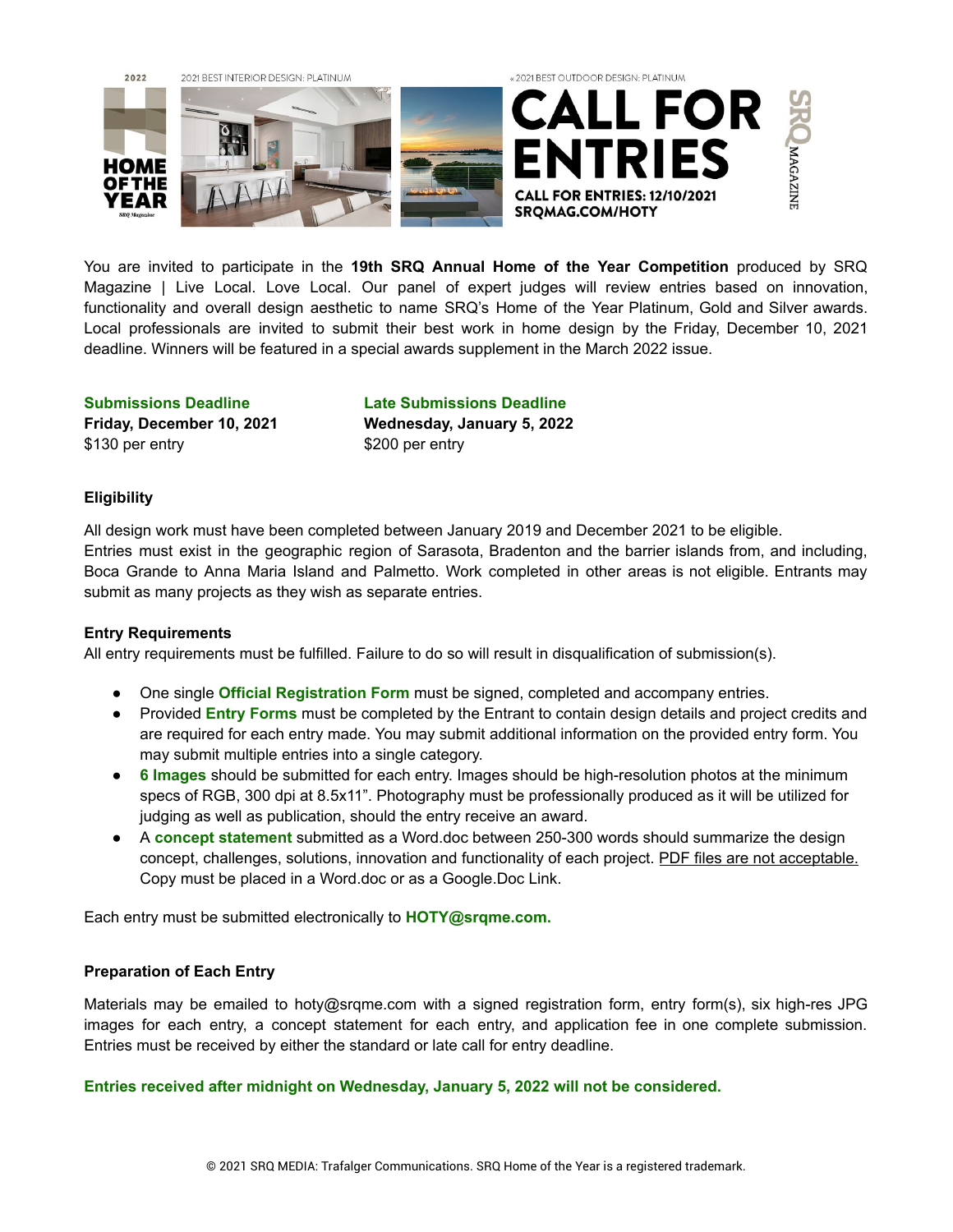# **Entry Categories**

Each entrant will submit material to be judged for excellence in the following SRQ Home of the Year categories:

- A. Overall Home: Over \$2 Million
- B. Overall Home: Between \$1-\$2 Million
- C. Overall Home: Under \$1 Million
- D. Overall Interior Design
- E. Kitchen
- F. Bathroom
- G. Remodel/Renovation
- H. Landscape Design/Pool/Outdoors
- I. Sustainability/Green

**For Overall Home**, please send 6 images showing various aspects of the home. Photos must include a minimum of one exterior and a minimum of one interior. Homes may be stand-alone homes, renovations, restorations, new homes or condominiums. **For Remodel/Renovation**, please include at least one before photo as part of the 6 total images to demonstrate what the space looked like.

## **Judging**

A panel of qualified judges selected from the professional areas of home design, architecture and interior design from regions outside the geographic area of this competition shall determine a platinum, gold and silver winner in each category. In the event of a tie, both entrants will receive awards. If any winner is disqualified or forfeits to claim the award, no replacement award shall be given. All decisions are final.

## **Notification**

All finalists will be notified with an invitation to the official SRQ Home of the Year awards ceremony. Platinum, Gold and Silver winners will be announced and recognized at the awards ceremony. The awards ceremony will be held at the end of February 2021, either in person or virtually.

## **Submission Fees**

**Standard Call For Entry Deadline**: If the entry is received by the standard call for entry deadline of **Friday, December 10, 2021**, there is a \$130 fee per entry. Payment is accepted via credit card payment or check made payable to SRQ Magazine.

**Late Call for Entry Deadline**: If the entry is received by the late call for entry deadline of **Wednesday, January 5, 2022**, there is a \$200 fee per entry. Payment is accepted via credit card payment or check made payable to SRQ Magazine. Entries are not complete without proper payment.

For questions about the SRQ Home of the Year Competition: Contact **Hannah Peterson at 941-365-7702 x713 or at hoty@srqme.com**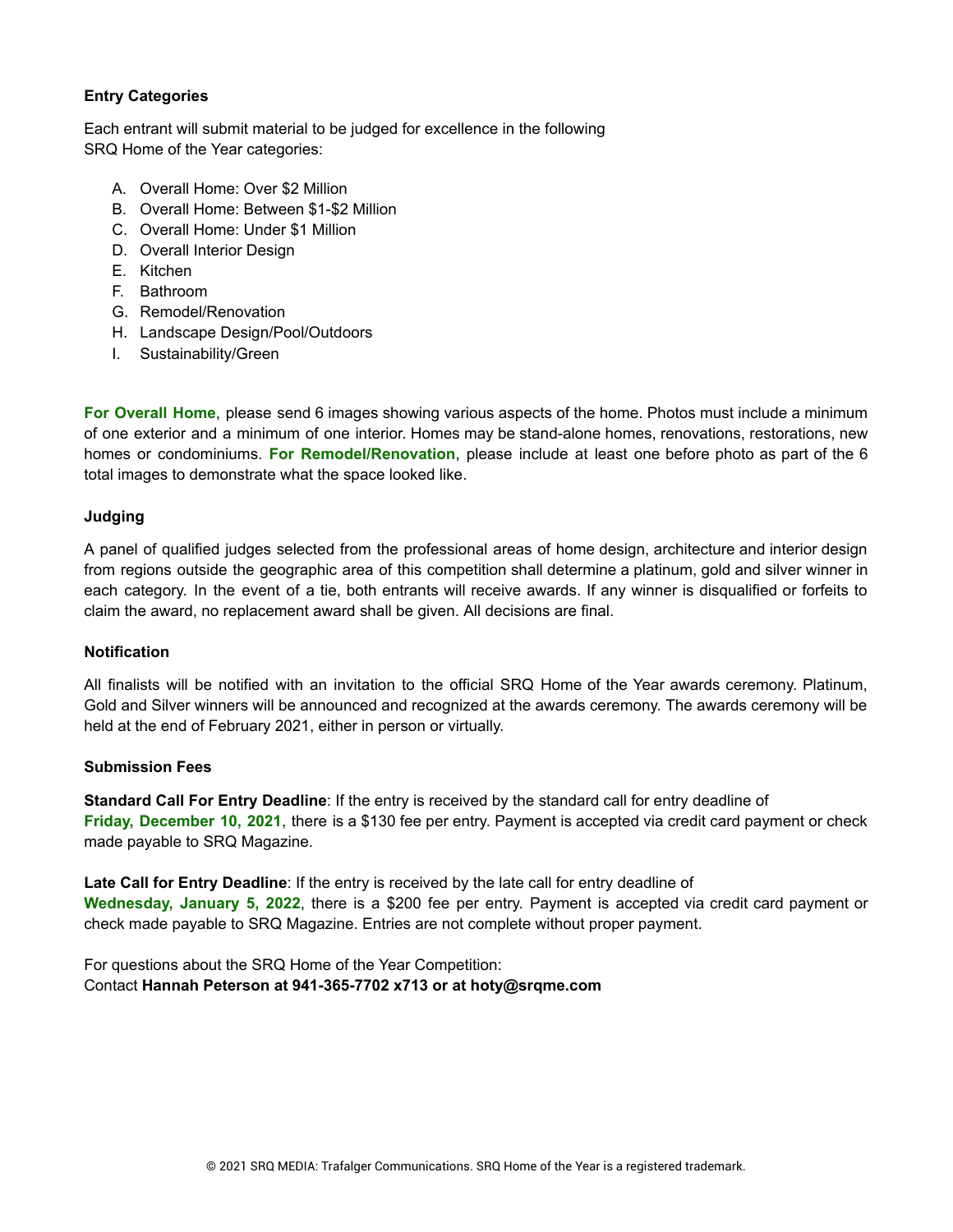

## **OFFICIAL REGISTRATION FORM**

*One registration form required for each entrant.*

| <b>Submissions Deadline</b><br>Friday, December 10, 2021<br>\$130 per entry | <b>Late Submissions Deadline</b><br>Wednesday, January 5, 2022<br>\$200 per entry |          |
|-----------------------------------------------------------------------------|-----------------------------------------------------------------------------------|----------|
| Company                                                                     |                                                                                   |          |
| <b>Address</b>                                                              |                                                                                   |          |
| $\overline{City}$                                                           | State                                                                             | Zip Code |
| Phone Number                                                                | Website                                                                           |          |
| Name of Person Completing the Entry                                         |                                                                                   |          |
| Email                                                                       |                                                                                   |          |
| Form of Payment                                                             |                                                                                   |          |
| Check (made out to SRQ Magazine)                                            |                                                                                   |          |
| <b>Check</b><br>VISA __ MASTERCARD __ AMEX                                  |                                                                                   |          |
| Card Number                                                                 |                                                                                   | Exp Date |
| <b>Billing Address</b>                                                      |                                                                                   |          |
| Signature                                                                   |                                                                                   |          |

## **Required of All Entrants**

Entrants represent and warrant that all information submitted is complete, accurate and may be published as is. All Entrants hereby release rights to SRQ Magazine to print and publish all submitted photos for use in promoting the competition in print and online in the SRQ HOME OF THE YEAR AWARDS special section and other promotional venues. SRQ MEDIA is not responsible for errors or omissions.

\_\_\_\_\_\_\_\_\_\_\_\_\_\_\_\_\_\_\_\_\_\_\_\_\_\_\_\_\_\_\_\_\_\_\_\_\_\_\_\_\_\_\_\_\_\_\_\_\_\_\_\_\_\_\_\_\_\_\_\_\_\_\_\_\_\_\_\_\_\_\_\_\_\_\_\_\_\_\_\_\_\_\_\_\_\_

Signature Date Date of the Contract of the Contract of the Contract of the Date Date Date Date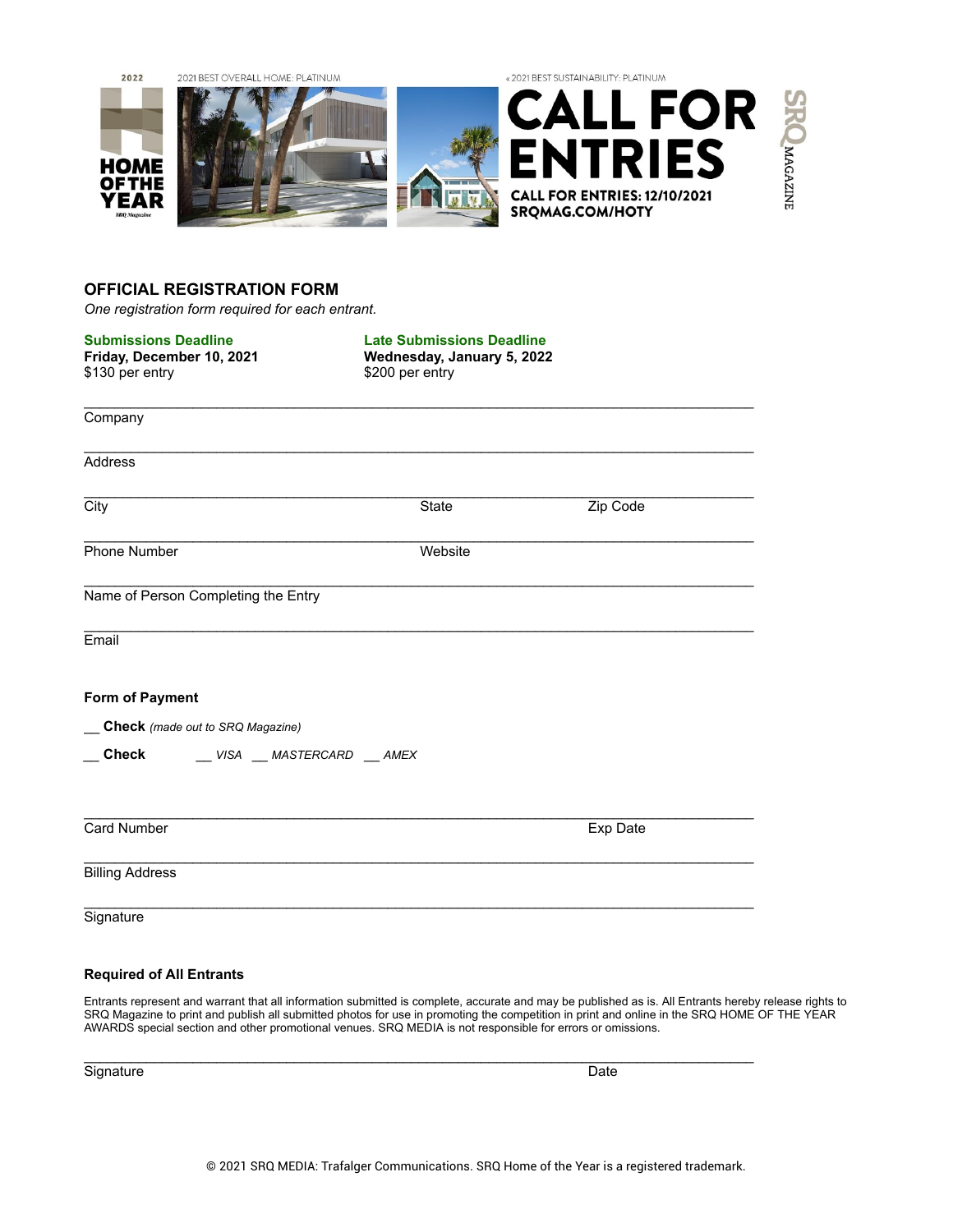

# **OFFICIAL ENTRY FORM**

*One registration form required for each entrant.*

 $\mathcal{L}_\text{max}$  , and the set of the set of the set of the set of the set of the set of the set of the set of the set of the set of the set of the set of the set of the set of the set of the set of the set of the set of the

\$130 per entry \$200 per entry

**Submissions Deadline Late Submissions Deadline Friday, December 10, 2021 Wednesday, January 5, 2022**

\_\_\_\_\_\_\_\_\_\_\_\_\_\_\_\_\_\_\_\_\_\_\_\_\_\_\_\_\_\_\_\_\_\_\_\_\_\_\_\_\_\_\_\_\_\_\_ \_\_\_\_\_\_\_\_\_\_\_\_\_\_\_\_\_\_\_\_\_\_\_\_\_\_\_\_\_\_\_\_\_\_\_\_\_

Submitter's Name

Project Name

## **Project Credits**

- 1. Value of Project
- 2. Total Size of Project
- 3. Architect
- 4. Contractor
- 5. Builder
- 6. Interior Design
- 7. Kitchen Cabinets
- 8. Bathroom
- 9. Carpets and Flooring
- 10. Landscape
- 11. Pool By
- 12. Photographer
- 13. Other

## **Entry Category**

- \_\_ **A.** Overall Home Over \$2 Million
- \_\_ **B.** Overall Home Between \$1-\$2 Million
- \_\_ **C.** Overall Home Under \$1 Million
- \_\_ **D.** Overall Interior Design
- \_\_ **E.** Kitchen
- \_\_ **F.** Bathroom
- \_\_ **G.** Remodel/Renovation
- \_\_ **H.** Landscape Design/Pool/Outdoors
- \_\_ **I.** Sustainability/Green

### **Required of All Entrants**

Entrants represent and warrant that all information submitted is complete, accurate and may be published as is.

Signature Date

\_\_\_\_\_\_\_\_\_\_\_\_\_\_\_\_\_\_\_\_\_\_\_\_\_\_\_\_\_\_\_\_\_\_\_\_\_\_\_\_\_\_\_\_\_\_\_\_\_\_\_\_\_\_\_\_\_\_\_\_\_\_\_\_\_\_\_\_\_\_\_\_\_\_\_\_\_\_\_\_\_\_\_\_\_\_\_\_\_\_\_\_\_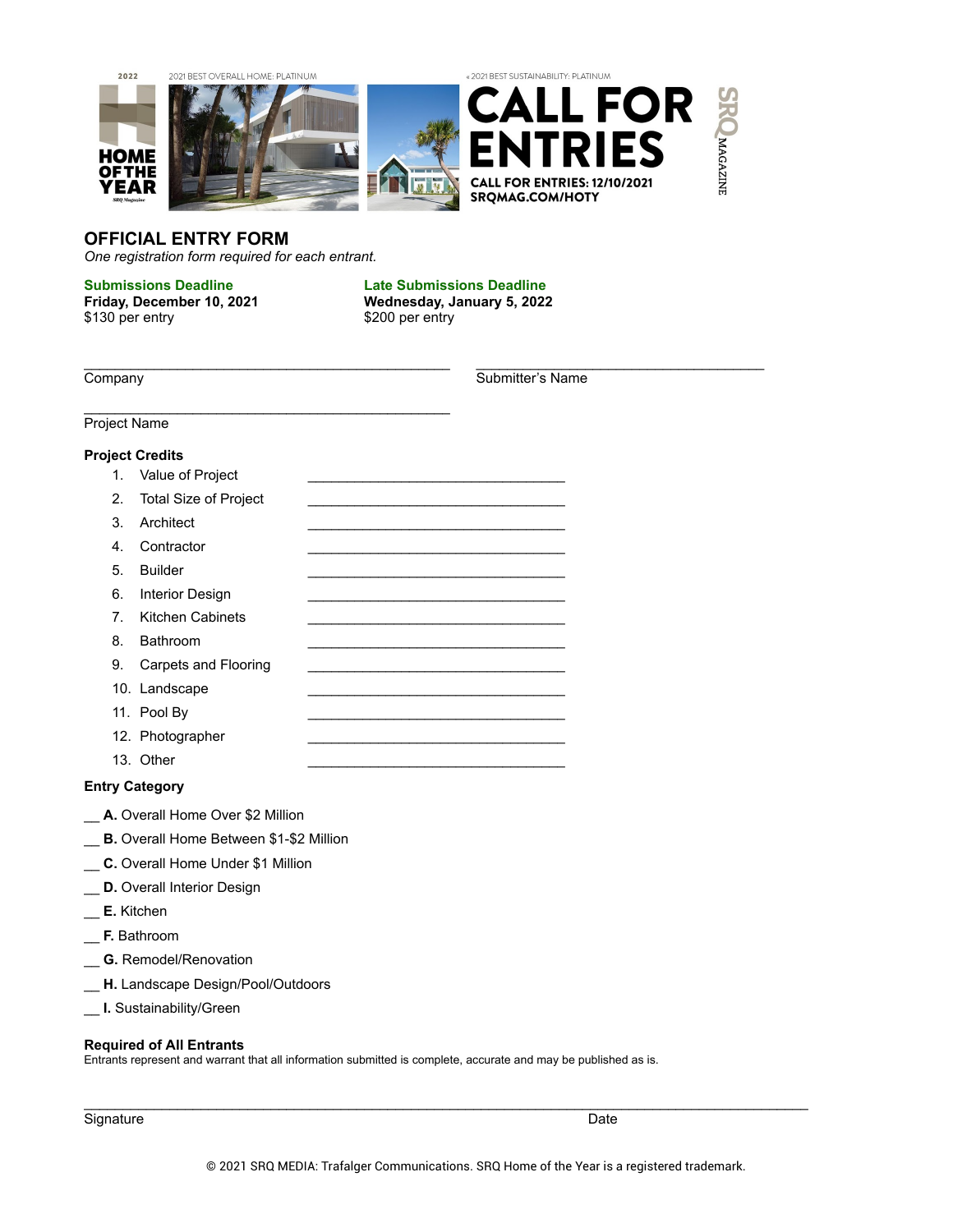

# **OFFICIAL ENTRY FORM**

*One registration form required for each entrant.*

 $\mathcal{L}_\text{max}$  , and the set of the set of the set of the set of the set of the set of the set of the set of the set of the set of the set of the set of the set of the set of the set of the set of the set of the set of the

\$130 per entry \$200 per entry

**Submissions Deadline Late Submissions Deadline Friday, December 10, 2021 Wednesday, January 5, 2022**

\_\_\_\_\_\_\_\_\_\_\_\_\_\_\_\_\_\_\_\_\_\_\_\_\_\_\_\_\_\_\_\_\_\_\_\_\_\_\_\_\_\_\_\_\_\_\_ \_\_\_\_\_\_\_\_\_\_\_\_\_\_\_\_\_\_\_\_\_\_\_\_\_\_\_\_\_\_\_\_\_\_\_\_\_

**Company** Submitter's Name

Project Name

### **Project Credits**

- 14. Value of Project
- 15. Total Size of Project
- 16. Architect
- 17. Contractor
- 18. Builder
- 19. Interior Design
- 20. Kitchen Cabinets
- 21. Bathroom
- 22. Carpets and Flooring
- 23. Landscape
- 24. Pool By
- 25. Photographer
- 26. Other

### **Entry Category**

- A. Overall Home Over \$2 Million
- **B.** Overall Home Between \$1-\$2 Million
- \_\_ **C.** Overall Home Under \$1 Million
- \_\_ **D.** Overall Interior Design
- \_\_ **E.** Kitchen
- \_\_ **F.** Bathroom
- \_\_ **G.** Remodel/Renovation
- \_\_ **H.** Landscape Design/Pool/Outdoors
- \_\_ **I.** Sustainability/Green

#### **Required of All Entrants**

Entrants represent and warrant that all information submitted is complete, accurate and may be published as is.

\_\_\_\_\_\_\_\_\_\_\_\_\_\_\_\_\_\_\_\_\_\_\_\_\_\_\_\_\_\_\_\_\_\_\_\_\_\_\_\_\_\_\_\_\_\_\_\_\_\_\_\_\_\_\_\_\_\_\_\_\_\_\_\_\_\_\_\_\_\_\_\_\_\_\_\_\_\_\_\_\_\_\_\_\_\_\_\_\_\_\_\_\_